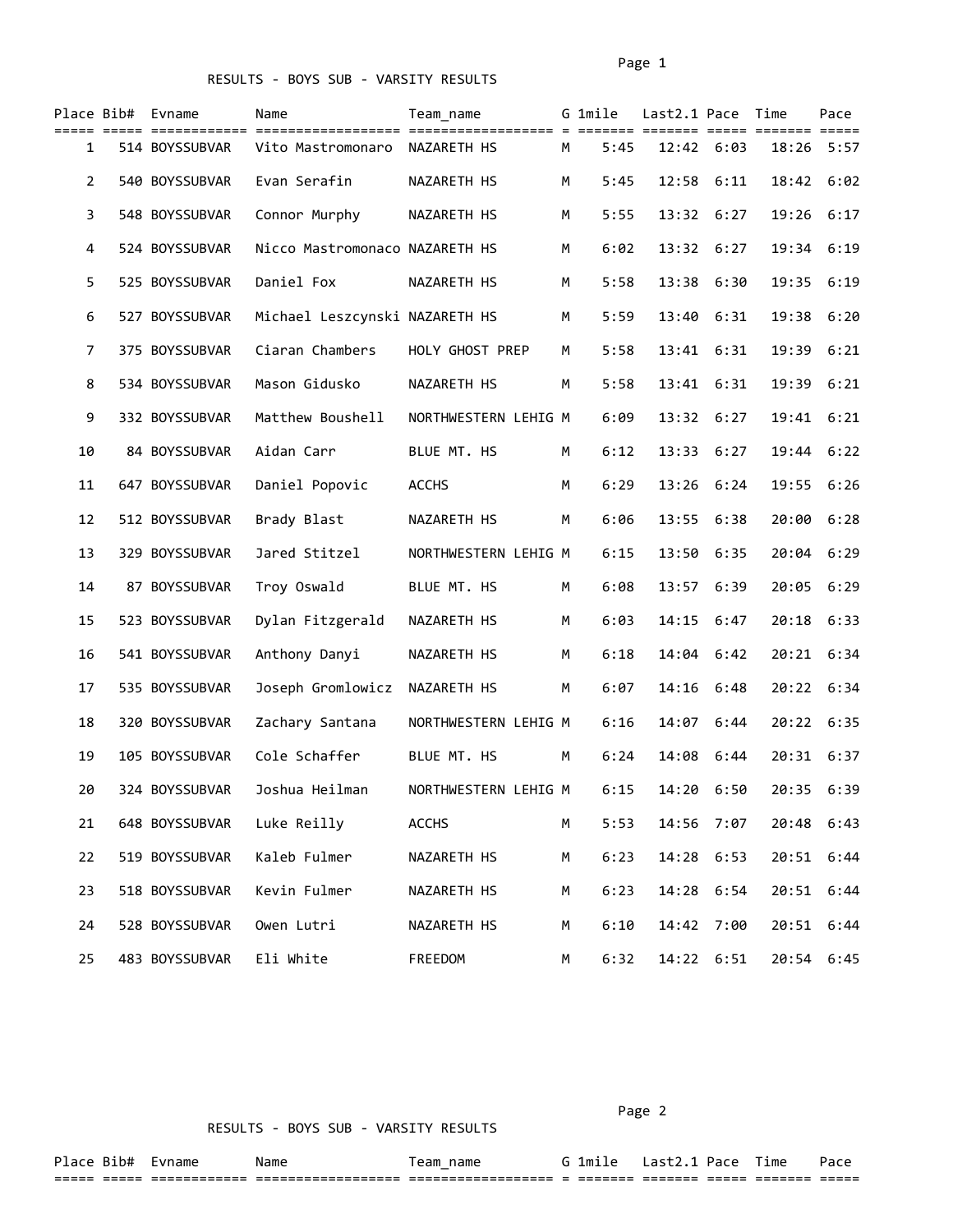| 26 | 641 BOYSSUBVAR | Patrick Donahue  | <b>ACCHS</b>         | М | 6:22 | 14:41        | 7:00 | 21:02      | 6:47 |
|----|----------------|------------------|----------------------|---|------|--------------|------|------------|------|
| 27 | 652 BOYSSUBVAR | Tanner Temple    | <b>ACCHS</b>         | М | 6:35 | 14:30        | 6:55 | 21:05      | 6:48 |
| 28 | 86 BOYSSUBVAR  | Shane Dasilva    | BLUE MT. HS          | М | 6:11 | 14:55        | 7:07 | 21:05      | 6:49 |
| 29 | 16 BOYSSUBVAR  | Graham Rose      | PEN ARGYL            | М | 6:25 | 14:43        | 7:01 | 21:08      | 6:49 |
| 30 | 374 BOYSSUBVAR | Rafael Bonner    | HOLY GHOST PREP      | М | 6:23 | 14:46        | 7:02 | 21:09      | 6:50 |
| 31 | 725 BOYSSUBVAR | Jacob Hartzell   | <b>BANGOR</b>        | М | 6:08 | 15:01        | 7:09 | 21:09      | 6:50 |
| 32 | 317 BOYSSUBVAR | Will Gruen       | NORTHWESTERN LEHIG M |   | 6:15 | 14:57        | 7:07 | 21:11      | 6:50 |
| 33 | 96 BOYSSUBVAR  | Alex Ward        | BLUE MT. HS          | М | 6:11 | 15:08        | 7:13 | 21:19      | 6:53 |
| 34 | 100 BOYSSUBVAR | Daniel Shenk     | BLUE MT. HS          | М | 6:23 | 14:59        | 7:08 | 21:22      | 6:54 |
| 35 | 358 BOYSSUBVAR | Stephen Reinard  | PALISADES            | М | 6:22 | 15:09        | 7:13 | 21:31      | 6:57 |
| 36 | 522 BOYSSUBVAR | Daniel Debruyn   | NAZARETH HS          | М | 6:35 | 14:57 7:08   |      | 21:32 6:57 |      |
| 37 | 726 BOYSSUBVAR | Justin McNeely   | <b>BANGOR</b>        | М | 6:51 | 14:47        | 7:03 | 21:38      | 6:59 |
| 38 | 649 BOYSSUBVAR | Jake Demchak     | <b>ACCHS</b>         | М | 6:51 | 14:48        | 7:03 | 21:39      | 6:59 |
| 39 | 491 BOYSSUBVAR | Hunter Crookham  |                      | М | 6:21 | 15:19        | 7:18 | 21:40      | 7:00 |
| 40 | 651 BOYSSUBVAR | Leo Koons        | <b>ACCHS</b>         | М | 6:28 | 15:15        | 7:16 | 21:42      | 7:00 |
| 41 | 357 BOYSSUBVAR | Freeh Jacob      | PALISADES            | М | 6:30 | 15:17        | 7:17 | 21:47      | 7:02 |
| 42 | 773 BOYSSUBVAR | Jasper Disanto   | JIM THORPE           | М | 6:34 | 15:18        | 7:17 | 21:52      | 7:03 |
| 43 | 101 BOYSSUBVAR | Chase Wargo      | BLUE MT. HS          | М | 6:24 | 15:30        | 7:23 | 21:53      | 7:04 |
| 44 | 646 BOYSSUBVAR | Liam Gibson      | <b>ACCHS</b>         | М | 7:00 | 14:56        | 7:07 | 21:56      | 7:05 |
| 45 | 378 BOYSSUBVAR | Brandon Dorsey   | HOLY GHOST PREP      | М | 6:21 | 15:38        | 7:27 | 21:58      | 7:06 |
| 46 | 736 BOYSSUBVAR | Mort Gaven       | <b>BANGOR</b>        | М | 6:33 | $15:27$ 7:22 |      | 21:59 7:06 |      |
| 47 | 533 BOYSSUBVAR | Logan Sanders    | NAZARETH HS          | М | 6:29 | 15:33        | 7:25 | 22:02 7:07 |      |
| 48 | 521 BOYSSUBVAR | Aaron Zaso       | NAZARETH HS          | М | 6:36 | 15:28        | 7:22 | 22:03      | 7:07 |
| 49 | 97 BOYSSUBVAR  | Marshall Zelusky | BLUE MT. HS          | М | 6:50 | 15:16        | 7:17 | 22:06      | 7:08 |
| 50 | 643 BOYSSUBVAR | David Fleck      | <b>ACCHS</b>         | М | 6:51 | 15:17 7:17   |      | 22:07 7:09 |      |

Page 3 and 2012 and 2012 and 2012 and 2012 and 2012 and 2012 and 2012 and 2012 and 2012 and 2012 and 2012 and

|     | Place Bib# Evname | Name                                         | Team name                                       |  | G 1mile Last2.1 Pace Time    |  | Pace |
|-----|-------------------|----------------------------------------------|-------------------------------------------------|--|------------------------------|--|------|
|     |                   |                                              |                                                 |  |                              |  |      |
|     |                   | 51 327 BOYSSUBVAR Carter Smith               | NORTHWESTERN LEHIG M 6:53 15:15 7:16 22:08 7:09 |  |                              |  |      |
|     |                   | 52 551 BOYSSUBVAR William Rowley             |                                                 |  |                              |  |      |
| 53. |                   | 778 BOYSSUBVAR Georgiy Sakharov   JIM THORPE |                                                 |  | M 6:46 15:24 7:20 22:09 7:09 |  |      |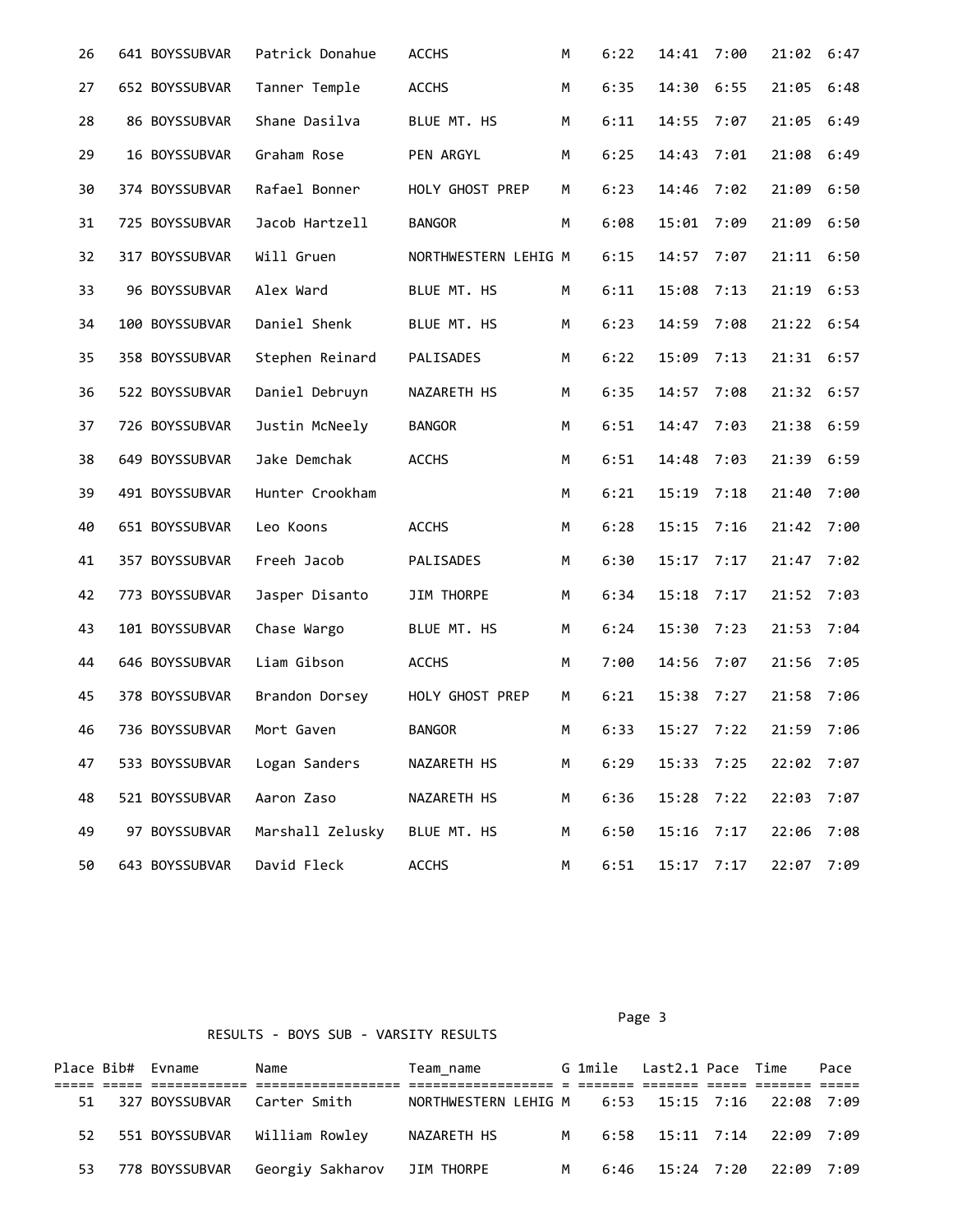| 54 | 544 BOYSSUBVAR | Jack Hasker                         | NAZARETH HS          | М | 6:59 | 15:14      | 7:16 | 22:13      | 7:10 |
|----|----------------|-------------------------------------|----------------------|---|------|------------|------|------------|------|
| 55 | 377 BOYSSUBVAR | Sam Deluna                          | HOLY GHOST PREP      | М | 6:48 | 15:28      | 7:22 | 22:15      | 7:11 |
| 56 | 40 BOYSSUBVAR  | Brendan Boyle                       | <b>NDGP</b>          | М | 6:19 | 15:57      | 7:36 | 22:16      | 7:11 |
| 57 | 542 BOYSSUBVAR | Jared Dewey                         | NAZARETH HS          | М | 6:58 | 15:33      | 7:25 | 22:31 7:16 |      |
| 58 | 479 BOYSSUBVAR | Andrew Morales                      | FREEDOM              | М | 6:34 | 15:59      | 7:37 | 22:33      | 7:17 |
| 59 | 529 BOYSSUBVAR | Daniel Tripoldi                     | NAZARETH HS          | М | 6:53 | 15:44      | 7:30 | 22:37      | 7:18 |
| 60 | 543 BOYSSUBVAR | Ryan Fagerstrom                     | NAZARETH HS          | М | 7:07 | 15:31      | 7:24 | 22:38      | 7:18 |
| 61 | 639 BOYSSUBVAR | Shane Shucavage                     | <b>ACCHS</b>         | М | 6:53 | 15:53      | 7:34 | 22:45 7:21 |      |
| 62 | 786 BOYSSUBVAR | Alex Lega                           | MA                   | М | 6:49 | 15:58      | 7:36 | 22:46      | 7:21 |
| 63 | 550 BOYSSUBVAR | Owen Minich                         | NAZARETH HS          | М | 7:07 | 15:51      | 7:33 | 22:58      | 7:25 |
| 64 | 396 BOYSSUBVAR | Benjamin Schneider ABINGTON HEIGHTS |                      | M | 7:14 | 15:49      | 7:32 | 23:02 7:26 |      |
| 65 | 104 BOYSSUBVAR | Ethan Phipps                        | BLUE MT. HS          | М | 7:07 | 15:59      | 7:37 | 23:06 7:27 |      |
| 66 | 644 BOYSSUBVAR | Derek Lystad                        | <b>ACCHS</b>         | М | 7:01 | 16:11      | 7:43 | 23:12      | 7:29 |
| 67 | 376 BOYSSUBVAR | Jack Deleo                          | HOLY GHOST PREP      | М | 6:49 | 16:24      | 7:49 | 23:13      | 7:30 |
| 68 | 640 BOYSSUBVAR | Jack Yen                            | <b>ACCHS</b>         | М | 7:10 | 16:08      | 7:41 | 23:18      | 7:31 |
| 69 | 355 BOYSSUBVAR | Josh Alkhas                         | PALISADES            | М | 6:25 | 16:57 8:05 |      | 23:22 7:33 |      |
| 70 | 537 BOYSSUBVAR | Branden Doherty                     | NAZARETH HS          | М | 7:07 | 16:18      | 7:46 | 23:25      | 7:33 |
| 71 | 552 BOYSSUBVAR | Chase Lutri                         | NAZARETH HS          | М | 7:07 | 16:19      | 7:46 | 23:26      | 7:34 |
| 72 | 532 BOYSSUBVAR | Jacob Gould                         | NAZARETH HS          | M | 7:07 | 16:20      | 7:47 | 23:26 7:34 |      |
| 73 | 788 BOYSSUBVAR | Simon Ndi                           | МA                   | М | 6:45 | 16:43      | 7:58 | 23:27 7:34 |      |
| 74 | 103 BOYSSUBVAR | Kyan Mitchell                       | BLUE MT. HS          | М | 7:04 | 16:25      | 7:49 | 23:28      | 7:35 |
| 75 | 322 BOYSSUBVAR | Matthew Shuhay                      | NORTHWESTERN LEHIG M |   | 7:04 | 16:33      | 7:53 | 23:37 7:37 |      |

RESULTS - BOYS SUB - VARSITY RESULTS

## Page 4

|     | Place Bib# Evname | Name             | Team name            |   | G 1mile | Last2.1 Pace Time |      |              | Pace |  |
|-----|-------------------|------------------|----------------------|---|---------|-------------------|------|--------------|------|--|
|     |                   |                  |                      |   |         |                   |      |              |      |  |
| 76  | 319 BOYSSUBVAR    | Carson Mesics    | NORTHWESTERN LEHIG M |   | 7:03    | $16:36$ 7:55      |      | 23:38 7:38   |      |  |
| 77  | 388 BOYSSUBVAR    | Matthew Kelleher | ABINGTON HEIGHTS     | M | 7:07    | 16:34 7:54        |      | 23:41 7:39   |      |  |
| 78. | 784 BOYSSUBVAR    | Adam Fatebene    | MА                   | M | 6:53    | 16:52 8:02        |      | 23:45 7:40   |      |  |
| 79  | 791 BOYSSUBVAR    | Erice Trinkle    | MА                   | M | 6:59    | 16:48 8:00        |      | $23:47$ 7:41 |      |  |
| 80  | 664 BOYSSUBVAR    | Nicholas Ruiz    | EAST STROUDSBURG S M |   | 6:44    | 17:04             | 8:08 | $23:47$ 7:41 |      |  |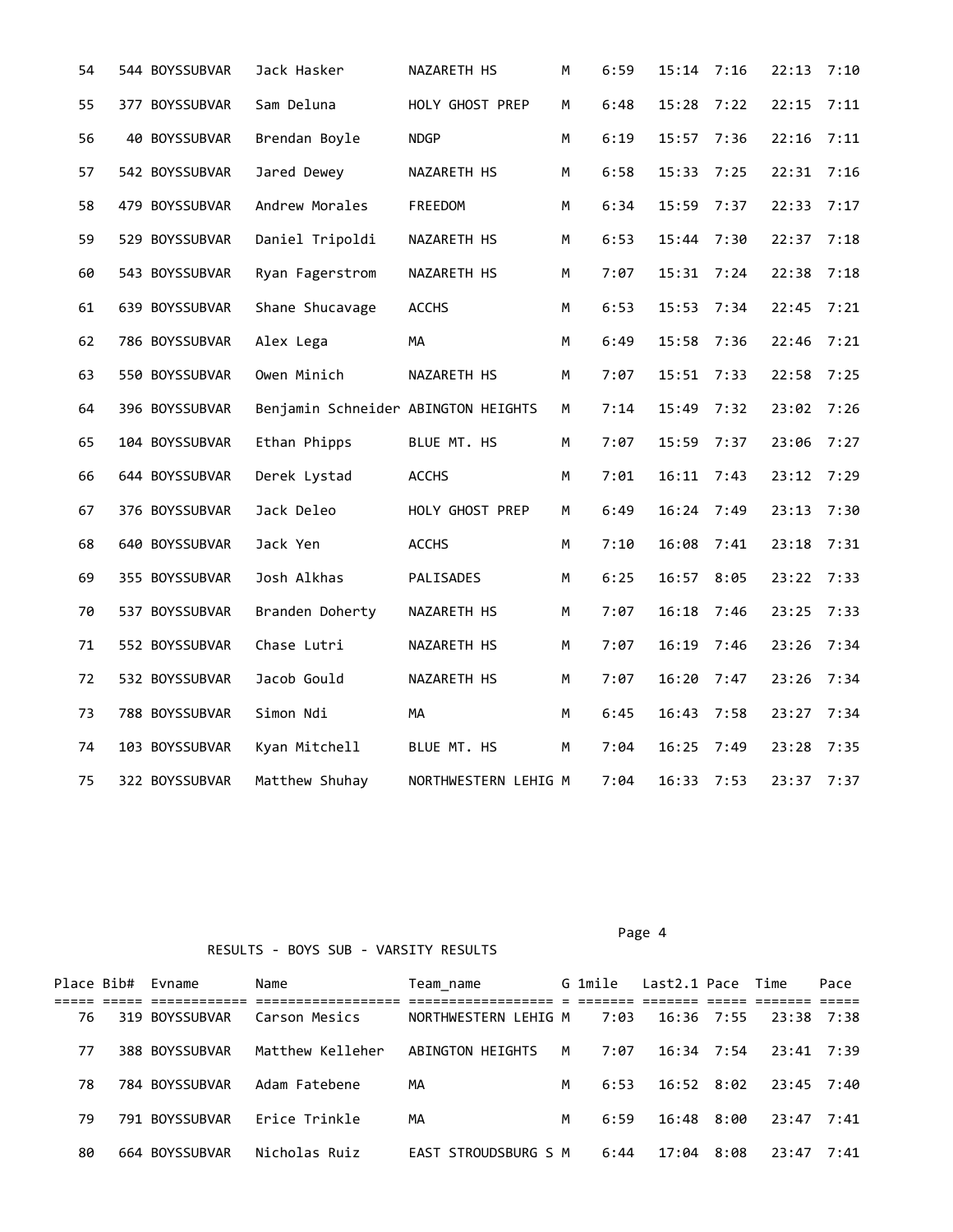| 81  | 385 BOYSSUBVAR | Joseph Danoski    | ABINGTON HEIGHTS     | м | 6:47 | 17:09          | 8:10 | 23:55      | 7:43 |
|-----|----------------|-------------------|----------------------|---|------|----------------|------|------------|------|
| 82  | 381 BOYSSUBVAR | Jack Rishel       | HOLY GHOST PREP      | М | 6:48 | 17:10          | 8:11 | 23:58      | 7:44 |
| 83  | 333 BOYSSUBVAR | Rhys Fenstermaker | NORTHWESTERN LEHIG M |   | 7:21 | 16:42          | 7:57 | 24:02      | 7:45 |
| 84  | 382 BOYSSUBVAR | James Samuel      | HOLY GHOST PREP      | М | 7:15 | 16:49          | 8:01 | 24:03      | 7:46 |
| 85  | 731 BOYSSUBVAR | Donald Stambaugh  | <b>BANGOR</b>        | M | 6:36 | 17:28          | 8:19 | 24:03      | 7:46 |
| 86  | 549 BOYSSUBVAR | Nicolas Recchia   | NAZARETH HS          | M | 7:11 | 16:55 8:03     |      | 24:05      | 7:46 |
| 87  | 90 BOYSSUBVAR  | Andrew Phillips   | BLUE MT. HS          | M | 6:58 | 17:09          | 8:10 | 24:07      | 7:47 |
| 88  | 727 BOYSSUBVAR | Luke Molenda      | <b>BANGOR</b>        | М | 7:31 | 16:40          | 7:57 | 24:11      | 7:48 |
| 89  | 642 BOYSSUBVAR | Sean Farrell      | <b>ACCHS</b>         | М | 7:19 | $16:53$ 8:03   |      | 24:12      | 7:49 |
| 90  | 501 BOYSSUBVAR | Jonathan Romero   |                      | M | 7:23 | 16:52 8:02     |      | 24:15      | 7:50 |
| 91  | 660 BOYSSUBVAR | Dylan Ike         | EAST STROUDSBURG S M |   | 6:37 | 17:39 8:25     |      | 24:15      | 7:50 |
| 92  | 724 BOYSSUBVAR | Liam Horne        | <b>BANGOR</b>        | M | 7:31 | 16:46          | 7:59 | 24:17      | 7:50 |
| 93  | 390 BOYSSUBVAR | Bryan Lear        | ABINGTON HEIGHTS     | М | 6:43 | 17:37          | 8:24 | 24:20      | 7:51 |
| 94  | 380 BOYSSUBVAR | Brendan Hilinski  | HOLY GHOST PREP      | М | 7:05 | 17:15          | 8:13 | 24:20      | 7:51 |
| 95  | 484 BOYSSUBVAR | Cooper Moyes      |                      | M | 7:21 | 17:06          | 8:09 | 24:27      | 7:53 |
| 96  | 492 BOYSSUBVAR | Ben Morris        |                      | M | 6:41 | 17:50          | 8:30 | 24:30      | 7:55 |
| 97  | 474 BOYSSUBVAR | Zack Getz         | FREEDOM              | М | 7:34 | 16:57          | 8:04 | 24:30      | 7:55 |
| 98  | 487 BOYSSUBVAR | Preston Oconner   | NORTHWESTERN LEHIG M |   | 7:39 | 17:01          | 8:06 | 24:40      | 7:58 |
| 99  | 384 BOYSSUBVAR | Colin Cremard     | ABINGTON HEIGHTS     | М | 7:14 | 17:27          | 8:19 | 24:41      | 7:58 |
| 100 | 737 BOYSSUBVAR | Daryl Gutierrez   | <b>BANGOR</b>        | М | 7:08 | $17:34$ $8:22$ |      | 24:42 7:58 |      |

Page 5 and the state of the state of the state of the state of the state of the state of the state of the state of the state of the state of the state of the state of the state of the state of the state of the state of the

| Place Bib# | Evname         | Name             | Team name            |   | G 1mile | Last2.1 Pace   |      | Time  | Pace |
|------------|----------------|------------------|----------------------|---|---------|----------------|------|-------|------|
| 101        | 733 BOYSSUBVAR | John Ligowski    | <b>BANGOR</b>        | М | 7:31    | 17:13          | 8:12 | 24:44 | 7:59 |
| 102        | 493 BOYSSUBVAR | Jack Hohl        |                      | М | 7:15    | 17:36          | 8:23 | 24:51 | 8:01 |
| 103        | 839 BOYSSUBVAR | Gavin Fehr       | <b>CATASAUOUA</b>    | M | 7:45    | 17:13          | 8:12 | 24:58 | 8:04 |
| 104        | 775 BOYSSUBVAR | Logan Pachulski  | JIM THORPE           | М | 7:08    | $17:58$ $8:33$ |      | 25:05 | 8:06 |
| 105        | 494 BOYSSUBVAR | Sebastian Santos |                      | М | 7:03    | 18:05          | 8:37 | 25:08 | 8:07 |
| 106        | 821 BOYSSUBVAR | Kaleb Croft      | <b>CATASAUOUA</b>    | М | 8:05    | 17:06          | 8:09 | 25:10 | 8:08 |
| 107        | 326 BOYSSUBVAR | Nathan Peters    | NORTHWESTERN LEHIG M |   | 7:34    | 17:39          | 8:25 | 25:13 | 8:08 |
| 108        | 836 BOYSSUBVAR | Trevor Regits    | CATASAUQUA           | M | 7:46    | 17:31          | 8:21 | 25:17 | 8:10 |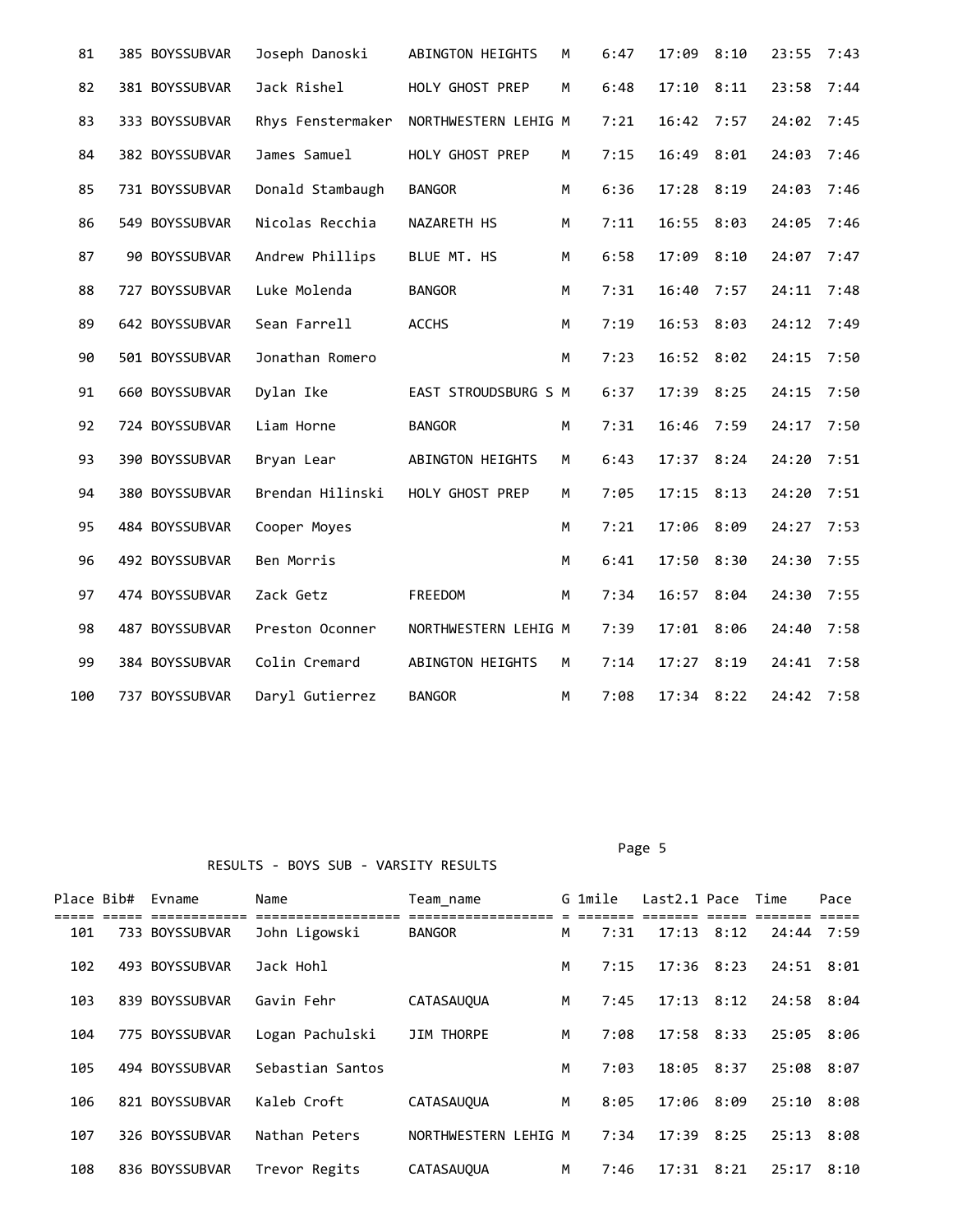| 109 | 481 BOYSSUBVAR | Jayrold Vereracion FREEDOM |                      | М | 8:00 | 17:20          | 8:16 | 25:19 8:10   |      |
|-----|----------------|----------------------------|----------------------|---|------|----------------|------|--------------|------|
| 110 | 645 BOYSSUBVAR | Ethan Hood                 | <b>ACCHS</b>         | M | 7:47 | $17:37$ $8:24$ |      | $25:23$ 8:12 |      |
| 111 | 318 BOYSSUBVAR | Owen Leibovitz             | NORTHWESTERN LEHIG M |   | 7:13 | 18:12 8:40     |      | $25:25$ 8:12 |      |
| 112 | 15 BOYSSUBVAR  | Mason Pados                | PEN ARGYL            | M | 7:02 | 18:27          | 8:48 | 25:29        | 8:14 |
| 113 | 331 BOYSSUBVAR | Thomas Bell                | NORTHWESTERN LEHIG M |   | 7:49 | $17:50$ $8:30$ |      | 25:38 8:17   |      |
| 114 | 102 BOYSSUBVAR | Pierce Kromer              | BLUE MT. HS          | M | 7:13 | 18:32 8:50     |      | $25:44$ 8:18 |      |
| 115 | 19 BOYSSUBVAR  | Jacob Wolf                 | PEN ARGYL            | M | 7:24 | 18:30          | 8:49 | $25:54$ 8:21 |      |
| 116 | 662 BOYSSUBVAR | Marcus Ruiz                | EAST STROUDSBURG S M |   | 7:31 | 18:27          | 8:47 | 25:57        | 8:23 |
| 117 | 7 BOYSSUBVAR   | Jayson Corsetti            | PEN ARGYL            | M | 8:08 | 18:11          | 8:40 | 26:19        | 8:30 |
| 118 | 14 BOYSSUBVAR  | Dillon Kujawa              | PEN ARGYL            | M | 7:28 | 18:52 9:00     |      | 26:20        | 8:30 |
| 119 | 476 BOYSSUBVAR | Jason Van Camp             | FREEDOM              | M | 7:29 | 18:57          | 9:01 | 26:25        | 8:32 |
| 120 | 779 BOYSSUBVAR | Sean Soden                 | <b>JIM THORPE</b>    | M | 7:43 | 18:44          | 8:55 | 26:26        | 8:32 |
| 121 | 658 BOYSSUBVAR | Donovan Greene             | EAST STROUDSBURG S M |   | 7:32 | 18:58          | 9:02 | 26:29        | 8:33 |
| 122 | 165 BOYSSUBVAR | Logan Willing              | POTTSVILLE           | M | 7:44 | 18:59          | 9:02 | 26:42 8:37   |      |
| 123 | 730 BOYSSUBVAR | Dan Heald                  | <b>BANGOR</b>        | M | 7:52 | 19:01          | 9:04 | 26:52        | 8:40 |
| 124 | 659 BOYSSUBVAR | Devin Gayer                | EAST STROUDSBURG S M |   | 7:30 | 19:27          | 9:16 | 26:57        | 8:42 |
| 125 | 728 BOYSSUBVAR | Ty Brownell                | <b>BANGOR</b>        | M | 8:02 | 19:05          | 9:05 | 27:07        | 8:45 |

RESULTS - BOYS SUB - VARSITY RESULTS

Page 6 and the contract of the contract of the contract of the contract of the contract of the contract of the contract of the contract of the contract of the contract of the contract of the contract of the contract of the

| Place Bib# | Evname<br>----------- | Name             | Team name            |   | G 1mile<br>======= | Last2.1 Pace   | ==== | Time         | Pace |  |
|------------|-----------------------|------------------|----------------------|---|--------------------|----------------|------|--------------|------|--|
| 126        | 835 BOYSSUBVAR        | Nikoli Polles    | <b>CATASAUOUA</b>    | M | 7:45               | 19:32 9:18     |      | $27:16$ 8:48 |      |  |
| 127        | 812 BOYSSUBVAR        | Marc Bandorenec  | PALISADES            | M | 7:29               | 19:50          | 9:27 | $27:18$ 8:49 |      |  |
| 128        | 11 BOYSSUBVAR         | Michael Freda    | PEN ARGYL            | M | 7:27               | 19:56          | 9:30 | $27:22$ 8:50 |      |  |
| 129        | 325 BOYSSUBVAR        | Zachary Leith    | NORTHWESTERN LEHIG M |   | 8:27               | 18:57          | 9:02 | $27:24$ 8:51 |      |  |
| 130        | 488 BOYSSUBVAR        | Dane Loniax      |                      | M | 7:51               | 19:42 9:23     |      | $27:32$ 8:53 |      |  |
| 131        | 490 BOYSSUBVAR        | Adam Schweitzer  |                      | М | 7:57               | 19:59          | 9:31 | 27:56 9:01   |      |  |
| 132        | 5 BOYSSUBVAR          | Mason Beers      | <b>PEN ARGYL</b>     | М | 8:33               | $19:25$ $9:15$ |      | $27:58$ 9:02 |      |  |
| 133        | 831 BOYSSUBVAR        | Gavin Cunningham | <b>CATASAUOUA</b>    | M | 8:17               | 19:42 9:23     |      | 27:59        | 9:02 |  |
| 134        | 469 BOYSSUBVAR        | Mark Barger      | FREEDOM              | М | 8:12               | 20:06          | 9:35 | 28:17        | 9:08 |  |
| 135        | 164 BOYSSUBVAR        | James Schaeffer  | POTTSVILLE           | М | 8:10               | 20:09          | 9:36 | 28:18        | 9:08 |  |